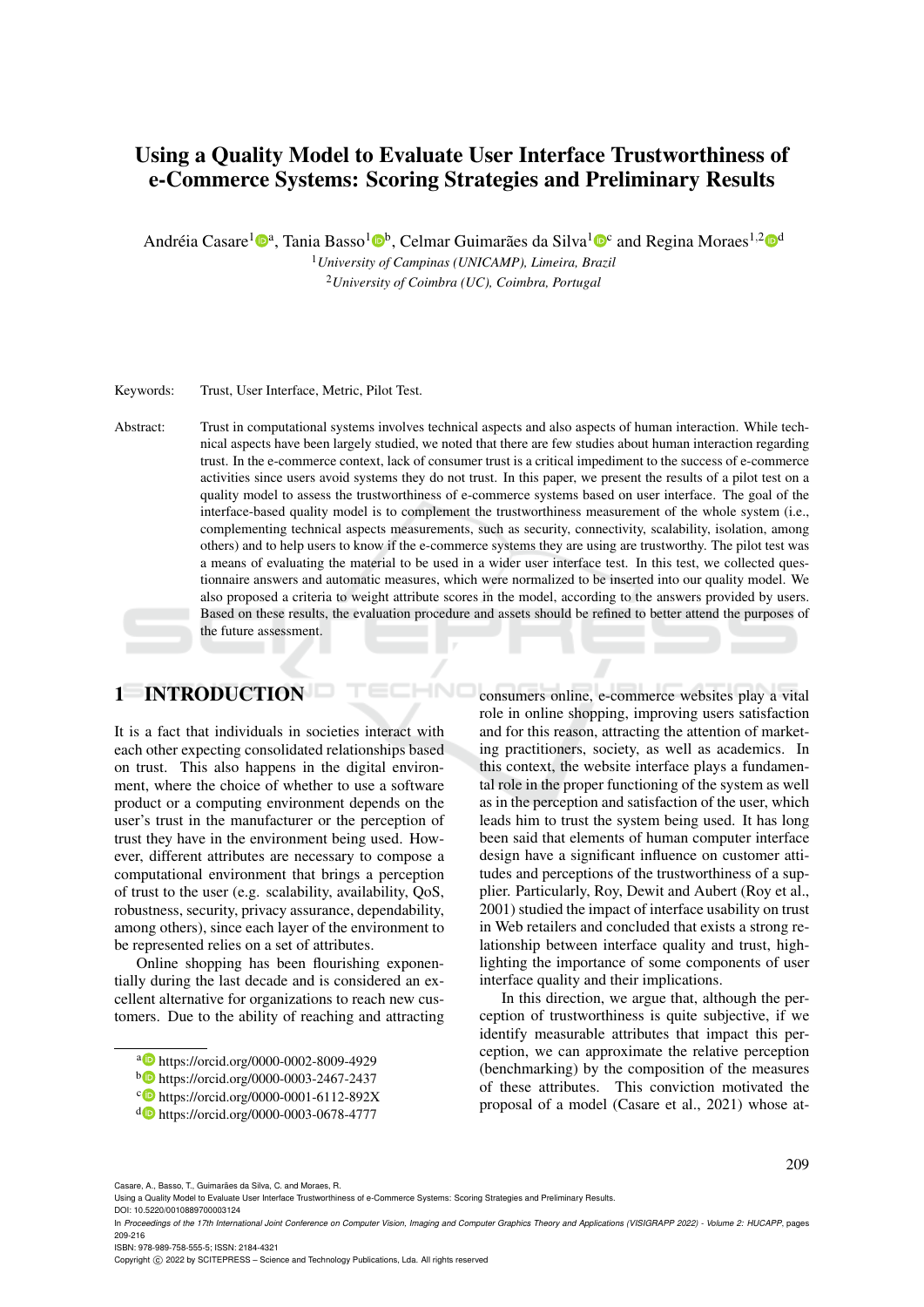tributes consider several aspects linked to the system interface, including from technical (e.g., computational infrastructure, storage space, services composition) to sociological aspects (e.g., company reputation, among others).

Based on the quality model presented in Casare et al. (Casare et al., 2021), we report a pilot test to assess the trustworthiness of an e-commerce website based on its interface. The evaluation was performed by 21 participants, whose answers help the authors to refine the evaluation process for a future application with a larger number of participants. The model being evaluated complements other similar models concerning infrastructure, data managing and services to reach, all together, the trustworthiness of the whole system.

Through the test with the users, it seeks to arouse feelings, reflections and changes in the behaviour of using the website (i.e., subjective feelings) that can be measured through objective measures (i.e., performance when loading the pages, control on the necessary functionalities, among others). The goal of the test with the users was to validate if the chosen attributes set, collected in the literature, is able to translate the perception of relative trust in using different websites.

The remainder of the work is organized as follows: Section 2 presents some background and related work; the way proposed to measure a system trustworthiness is presented in Section 3; experiments performed as a preliminary validation are presented in Section 4; finally, in Section 5 some conclusions and **DLDGH** PUBLICATIONS the suggestions for future work are presented.

### 2 BACKGROUND AND RELATED WORK

To the best of our knowledge, trustworthiness measurement from the perspective of the user experience (i.e., user perception based on interface) were not extensively studied up to now. Recently, Casare et al. (Casare et al., 2021) identified a set of user interfacebased attributes that characterizes the perceived feeling of trust by the users and formalized a set of related trustworthiness metrics, based on usability, accessibility and user experience. Olsina et al. (Olsina et al., 2008) proposed an evaluation framework that allows saving values for concrete real-world measurement and evaluation projects. Their model is very similar to what we are proposing, that is, it uses software quality attributes, metrics, weights, aggregation, operators and the Logic Score of Preferences (LSP) technique. However, our model use attributes that impact user trust, and also calculates a final score that can be used to choose the most trustworthy website (e.g., the one with best trustworthiness score).<br>Regarding usability measurement. Brooke

Regarding usability measurement, (Brooke, 1996) proposed a set of usability metrics called SUS (System Usability Scale), which measures the efficiency, effectiveness, satisfaction in use, and ease of learning attributes. Seffah et al. (Seffah et al., 2006) proposed the QUIM (Quality in Use Integrated Measurement) model, which encompasses 10 usability attributes (with efficiency, effectiveness, satisfaction in use and ease of learning among them). Furthermore, standards proposed by ISO/IEC formalized some usability and accessibility attributes (e.g., ISO/IEC 25022 (ISO, 2016), which defines metrics for the quality of interaction between a user and a system).

Regarding accessibility measurement, Parmanto and Zeng (Parmanto and Zeng, 2005) proposed the WAB (Web Accessibility Barrier) metric. Based on the Web Content Accessibility Guidelines (WCAG) 1.0 checkpoints, it measures quantitatively the accessibility of web content. Song and Lai (Song and Lai, 2017) proposed a metric called Web Accessibility Experience Metric (WAEM) that matches the accessibility evaluation results with the user experience by pairwise comparisons between different websites. Also, some tools can be used for the assessment of accessibility, since they are based on WCAG guidelines (e.g.,  $ASES<sup>1</sup>$  and Nibbler<sup>2</sup>).

## 3 MEASURING TRUSTWORTHINESS

Due to the complex nature of the human in business environment, assessing the interface trustworthiness is extremely subjective. However, by carefully identifying and evaluating all relevant measurable functional and non-functional characteristics that may influence trust on that service, its trustworthiness can be transformed into an objective notion. Considering the complex nature of trustworthiness, it is very unlikely that it can be scored based on only one characteristic in any scenario. More than that, it is very likely that several characteristics (i.e., attributes) from heterogeneous scales may compose the trustworthiness measurement and to score on a criteria it will be necessary to aggregate the values through a given procedure, which in turn is very likely to require the values to be expressed in the same units to operate with them. Quality Model (QM) is a reference model proposed in

<sup>1</sup>http://asesweb.governoeletronico.gov.br/ases/ <sup>2</sup>https://nibbler.silktide.com/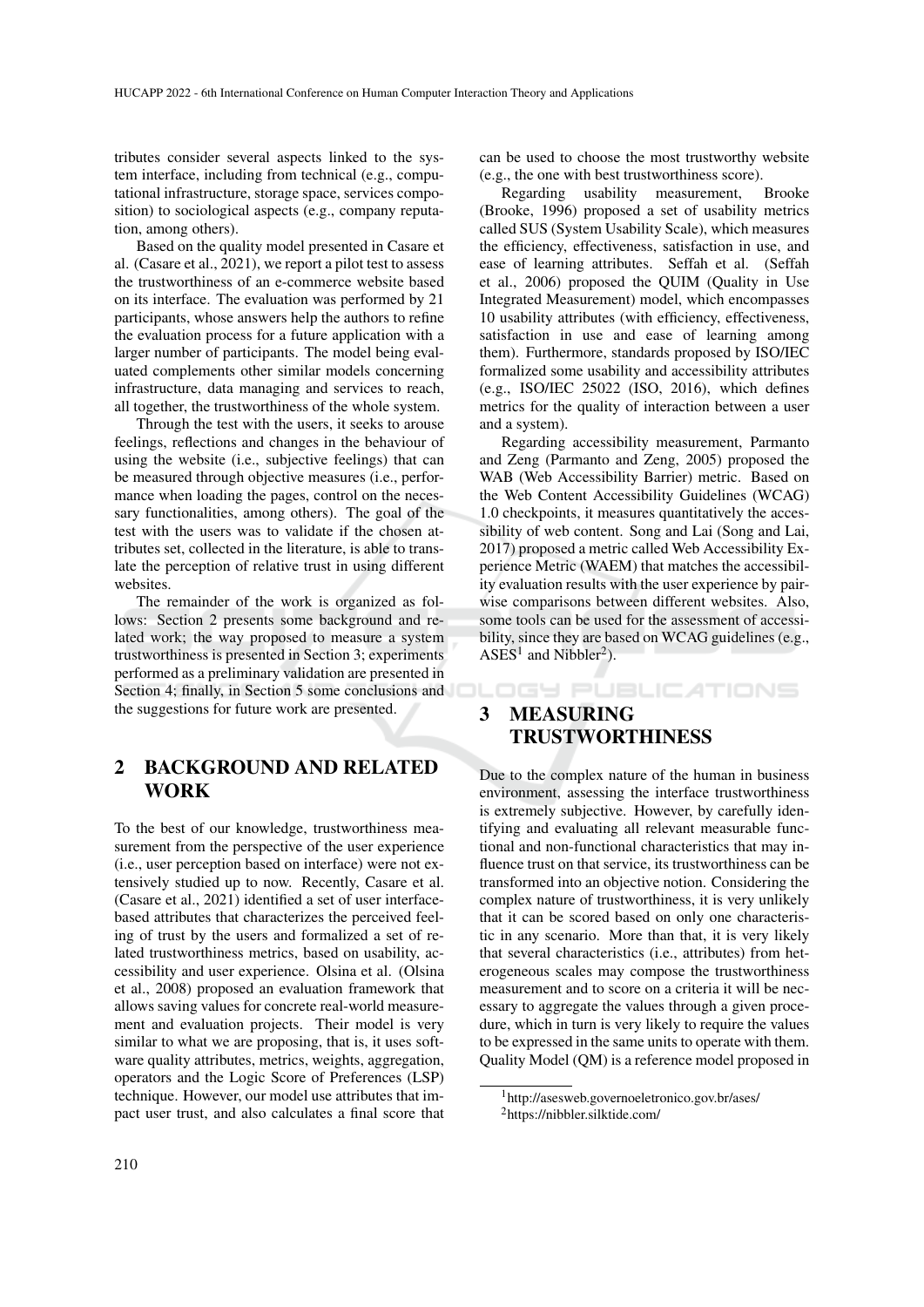the ISO/IEC 25000 (SQuaRE) standard (IEC, 2005), whose structure formalizes the interpretation of measures and the relationship among them. It allows the representation of several attributes and the definition of how the measures should be aggregated, as well as what procedures have to be used to homogenize their values. It is possible to define one quality model for each attribute, and then, these different perspectives can be aggregated following a hierarchical structure. Furthermore, it allows the configuration of thresholds, weights and operators. The next subsections present two Quality Model representing e-commerce system components, such as the component for Interface and for the whole system.

### 3.1 Interface Trustworthiness Quality Model

Like any part of a software product, measuring interface quality is important because it helps to understand deficiencies and guides improvements in this field. The work of Casare et al. (Casare et al., 2021) presented 25 interface metrics formalized, as follows: 4 sub attributes composing *Learnability* (Easy of Learning, Navigation, Coherent Buttons and Coherent Menus); 4 composing *Efficiency* (General Flexibility, Environment Flexibility, Responsive, Performance); 4 composing *Perceivability* (Simple Screens, Colors and Fonts, Perception of System Status, Performance); 4 composing *Operability* (Back Button, Perceivable Focus, Broken Links, Affordable); 2 composing *Safety in Use* (Failure Handling, Rate of Failures); 5 composing *User Experience* (Company Information, Company Reputation, Privacy Policies, Customer Opinion and Padlock). Furthermore, *Satisfaction* and *Usefulness* are not composed of other metrics. More details about these metrics can be found in the work of Casare et al. (Casare et al., 2021).

Based on this interface-based metrics formalization, we designed an Interface Quality Model so that an interface trustworthiness score can be calculated based on the identified attributes. To preserve the readability, Figure 1 shows only the main composite attributes of the interface QM. It presents three levels of this QM and partially presents the fourth and fifth levels (in fact, we detailed only the *Efficiency* sub attributes in the fourth level and *Performance PageUp* in the fifth level). It is important to note that there is a common sub attribute between *Efficiency* and *Perceivability* (i.e., Performance), which means that this measurement is used to calculate the score of both composite attributes.

Due to the strong subjectivity of the interface attributes, the scores for the majority of the attributes are obtained through questionnaires, which are supposed to be answered after a test with the users (e.g., the users interact with the website to perform some usual functionalities and after answering the questionnaires). Only 4 attributes (Broken Links, Affordable, Performance Page Up and Responsive) are less subjective and can be measured through automatic tools. Leaf attributes represent metric definitions with associated scores based on the measures collected by the system monitoring process. They can be normalized (using the limit values NormalMin and NormalMax) ensuring that operators aggregate values at same scales and they are compared against thresholds (ThresholdMin and ThresholdMax) assuring that only relevant and valid values are considered. The values for each attribute i are influenced by an adjustable weight (Wi), which specifies a preference over one or more attributes of the system, according to predefined requirements. For example, in the context of Figure 1, Usability ( $W_1$ =35%) and Accessibility ( $W_2$ =35%) have the same importance to compose the Interface Trustworthiness score, while User Experience has a bit less importance  $(W_3=30\%)$  in this composition.

The final score is computed using the aggregation of the attribute values, starting from the leaflevel attributes towards the root one, using the Operators (OPn), which describe the relation between them. Different types of operators may be used to define the conditions under which composite attributes are aggregated, such as neutrality (combination of simultaneous satisfaction requirements with replaceability capability); simultaneity (all requirements must be satisfied); replaceability (used when one of the requirements has a higher priority replacing the remaining requirements). In Figure 1, *Environment Flexibility* is a *Efficiency* sub attribute, which, in turn, composes *Usability* attribute. This is a subjective sub attribute and it must be obtained by applying a questionnaire that must be answered by users. The questionnaire uses a 7-point Likert scale, with questions that helps to evaluate if the e-commerce website under test is flexible to be used in different browsers and devices. The measurement score is obtained by the weighted average of each question answered by all users. With the answers of the questionnaires, the weighted average is obtained considering the Likert scale (1 to 7) and the total of responses for each of these points (n1 – total responses as "Strongly Disagree" to n7 – total responses as "Strongly Agree"), after counting the answers of all participants. Then, the standard deviation must be evaluated allowing better analysis of the perception score.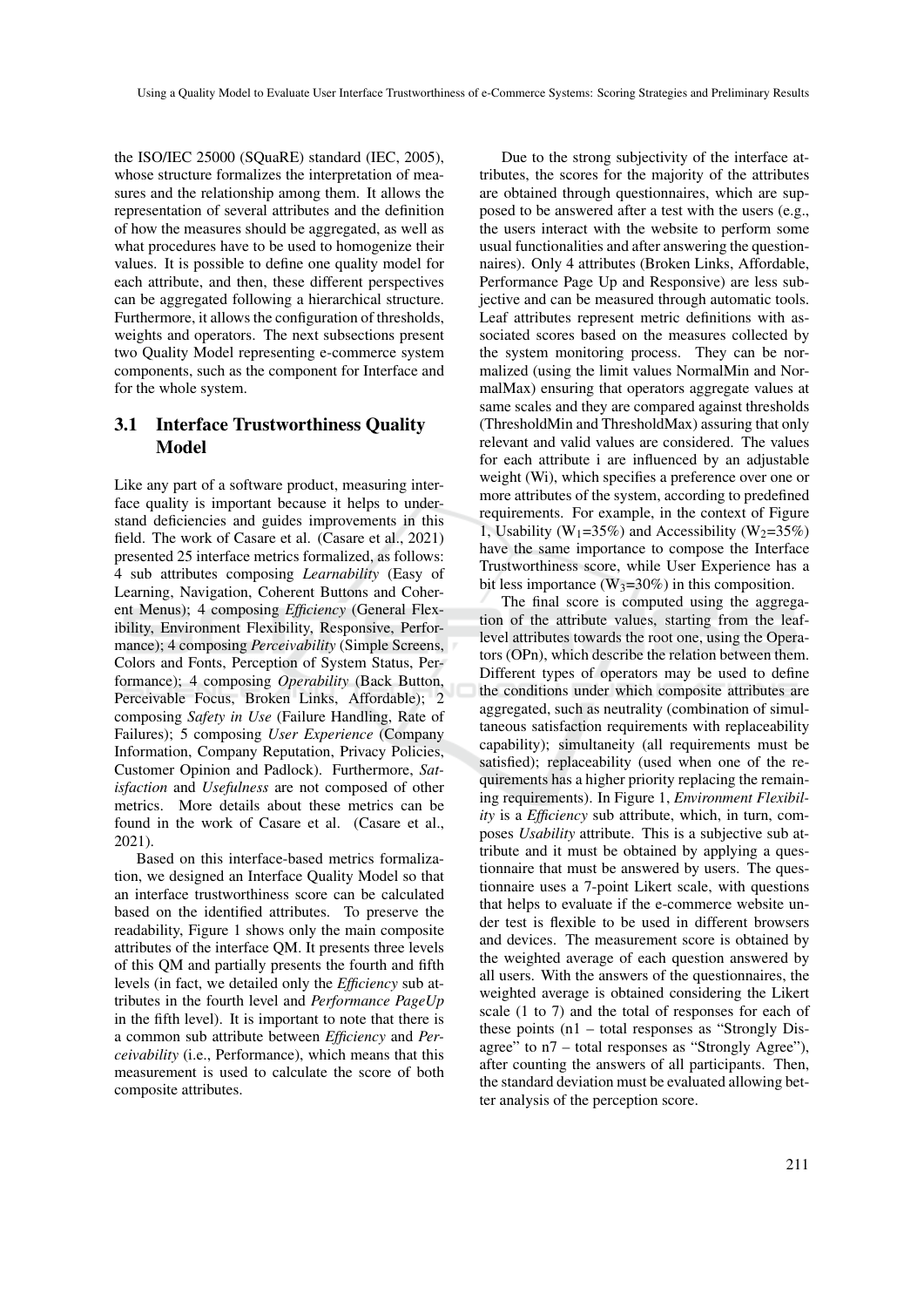

Figure 1: Interface Quality Model.

Expressions (1) and (2) present, respectively, the equations for calculating the weighted Average (Avg) and the Standard Deviation (SD) of the values informed by users considering the set of questions Q (e.g.,  $j(1)$ ,  $j(2)$ , ...,  $j(m)$ ) related to each attribute *k*. In these expressions, i is the value of the Likert Scale,  $n_{ii}$ is how many times the value i of the Likert Scale was pointed out (by all the participants) for each question j of the attribute k,  $AVG_{attr_k}$  is the weighted average score considering all questions j belonging to the set of questions Q, and  $SD_{attr_k}$  is the standard deviation of the scores considering the same set of questions.

$$
AVGattr_k = \frac{\sum_{j \in Q(k)} \sum_{i=1}^{7} i^{kn}ij}{\sum_{j \in Q(k)} \sum_{i=1}^{7} n_{ij}}
$$
(1)  

$$
SDattr_k = \sqrt{\frac{\sum_{j \in Q(k)} \sum_{i=1}^{7} (i - AVGattr_k)^2 * n_{ij}}{\sum_{j \in Q(k)} \sum_{i=1}^{7} n_{ij}}}
$$
(2)

$$
Score_{attr_k} = \frac{Score_{attr_k} - S_{min}}{S_{max} - S_{min}}
$$
(3)

To generate the score for each attribute of the QM, transformation from the Likert Scale (1-7) to the interval score [0-1] of the  $AVG<sub>attr<sub>k</sub></sub>$  must be done. Expression (3) shows the equation for calculating this score, where  $AVG_{attr_k}$  is the weighted average of attribute k, Smin is the first value of the used Likert Scale (1) and Smax is the last value of the used Likert Scale (7).

Table 1 presents an example of these calculus for the sub attribute *Environment Flexibility* (EF) of an ecommerce website, measured through questionnaires, as a pilot test. Two respondents strongly agreed (Likert Scale 7) and one respondent agreed (Likert Scale 6) with question (i), and also two respondents strongly agreed and one respondent agreed with question (ii) (totaling six responses related to EF): (i) the website is

flexible to be used in different browsers; (ii) the website is flexible to be used in different devices (smartphones, tablets). As a result, the average  $(AVG_{attr_{FF}})$ is 6.677, the standard deviation  $(SD_{\text{attr}})$  is 0.471 and the Score $_{\text{attr}_{EF}}$  is 0.944, which indicates that, as the score value is close to 1, for this pilot test, the ecommerce website under test has a good level of environment flexibility.

Table 1: Sub Attribute Environment Flexibility - Website 1.

| <b>Environment Flexibility</b> |                        |  |
|--------------------------------|------------------------|--|
| Likert Scale (1 to 7)          | <b>Total Responses</b> |  |
|                                |                        |  |
| ာ                              |                        |  |
| 3                              | $\Omega$               |  |
|                                |                        |  |
|                                |                        |  |
|                                |                        |  |
|                                |                        |  |
| <b>AVG</b>                     | 6.667                  |  |
| SD                             | 0.471                  |  |
| Score                          | 0.944                  |  |

As we mentioned before, the interface Trustworthiness measurement is a complement to trustworthiness measurement of the whole system. The idea followed by this work is aligned with the interest of the Adaptive, Trustworthy, Manageable, Orchestrated, Secure, Privacy-assuring Hybrid, Ecosystem for Resilient cloud computing (ATMOSPHERE) project. ATMOSPHERE is an Europe-Brazil collaborative project that aims to propose solutions for federated clouds and our proposal complements the trustworthiness score with a user experience measurement. So, we present three other QMs that were defined in the scope of ATMOSPHERE project (Figure 2): Infra Trustworthiness (refers to available hardware and software resources), Data Management Trustworthiness (refers to data storage and retrieval) and Trustworthy Data Processing Services (TDPS) Trustworthiness (refers to services that are running to provide the expected results to the user). The de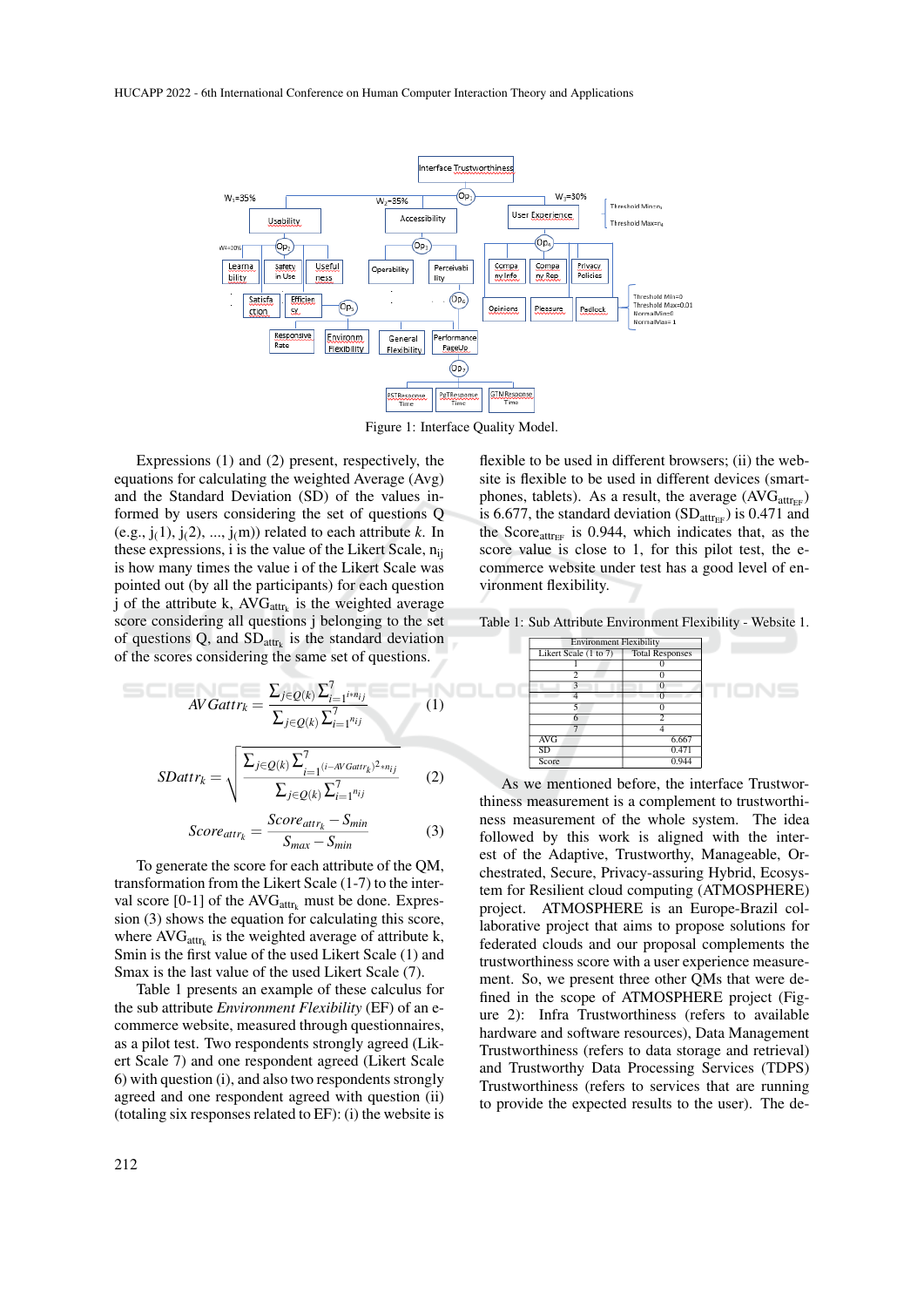tails of these three QMs can be found in the ATMO-SPHERE project website  $3$ . Figure 2 shows the System Trustworthiness QM that includes the Interface Trustworthiness (sub) QM.



Figure 2: System Trustworthiness Model.

## 4 INTERFACE TRUSTWORTHINESS MEASUREMENT EXPERIMENTS

This section presents the experiments (pilot test) regarding the application of the Interface Trustworthiness Quality Model in order to calculate interfacebased trustworthiness scores for e-commerce websites. The purpose of this pilot test is to refine the user testing process, that is, to improve the instructions on how to use the websites, improve the questions in the questionnaires and verify planned calculations on collected data, which is performed using the metrics defined in the work of Casare et al. (Casare et al., 2021). Although the main goal is not to report test results or conclusions (given that it is too early to conclude anything based on the measurements obtained with few users), we intended to test from the users interaction to complete calculations to better understand the weak points of the whole process. The first task of all the participants was to fulfill a Free and Informed Consent Form (Termo de Consentimento Livre e Esclarecido - TCLE, in Portuguese) to meet the requirements of the research ethics board.

#### 4.1 Profile of Participants

Twenty one people between 21 and 52 years old performed the tests to evaluate three e-commerce websites: one of a world-renowned e-commerce, one of a famous Brazilian e-commerce and one of a famous Brazilian product. The participants (12 male and 9 female) answered questionnaires about their experience using these websites. Regarding their professional performance, 70% are not from the Information Technology domain and have never worked with user interface or computer systems; 22% already worked with computer systems, and 8% currently work with computer systems. The users were divided into two groups: 12 participants performed the test on the three websites and answered one questionnaire for each evaluated website, with questions about learnability, satisfaction, usefulness, privacy policies, among others; the other 9 participants performed the test using one website and different devices (smartphones, tablets or laptops) and browsers (Chrome, Firefox, Safari), and answered the questionnaire composed by questions about general flexibility and environment flexibility.The questionnaires and respective responses can be seen in more detail in the site <sup>4</sup>.

#### 4.2 Results and Discussions

Based on the answers obtained through the questionnaires, the weighted average, standard deviation and score were calculated for each attribute represented in the Interface QM. Figure 3 presents these calculus for the three evaluated e-commerce websites. For the results presentation, we have decided not to mention the company and the e-commerce website to assure neutrality and because usually these companies do not allow the publication of evaluation results. This way, they are referred to in the rest of this paper as e-commerce 1, e-commerce 2 and e-commerce 3, with no particular order. In Figure 3, for e-commerce 1, the *Environment Flexibility* attribute presented the best values for weighted average  $(AVG = 6.667)$ , standard deviation  $(SD = 0.471)$  and score  $(0.944)$ . For e-commerce 2, the *Customer Opinions* attribute presented the best values for average (6.583), standard deviation (0.862) and score (0.931). For e-commerce 3, the best values were presented for the *Company Info* attribute (average 5.500, standard deviation 1.708 and score 0.750).

As mentioned before, some attributes are less subjective and can be evaluated using automatic tools. So, the scores for Responsive Rate, Performance Page Up, Affordable Rate and Broken Links attributes of the Interface QM were calculated based on the results of automatic tools. Regarding the Responsive Rate attribute, the Mobile Friendly Test tool  $5$  is the only stable tool identified to obtain its metric. In this case, this metric should be 0 (non responsive) or 1 (responsive). All the e-commerce websites used in the experiment are considered ready for mobile devices (scored

<sup>3</sup>https://www.atmosphere-eubrazil.eu/sites/default/ files/D3.6-Trustworthiness Measurement and Analysis Services Implementation.docx.pdf

<sup>4</sup>https://wordpress.ft.unicamp.br/seis/relatorios/ <sup>5</sup>https://search.google.com/test/mobile-friendly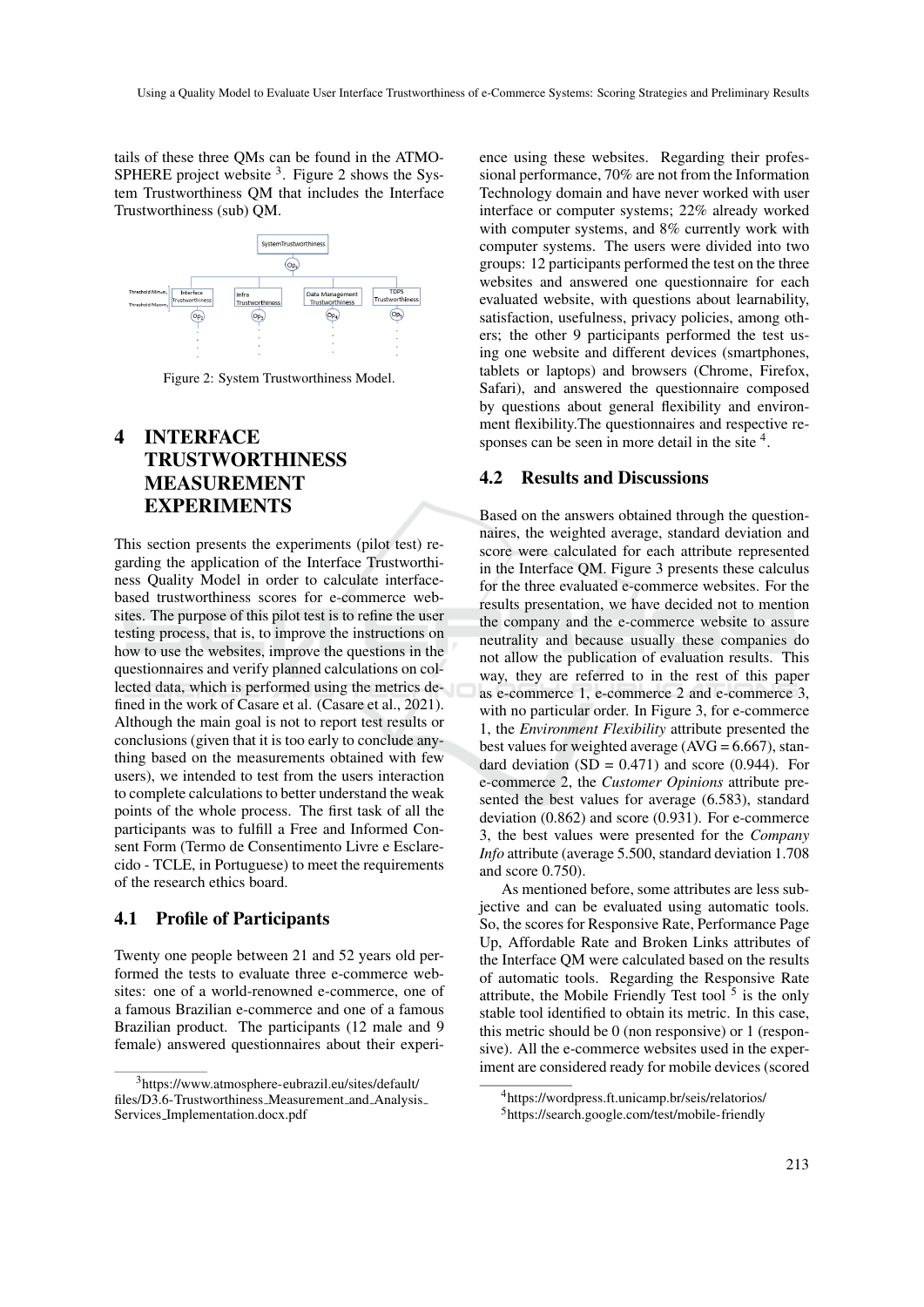|                            | e-commerce 1 |       |              | e-commerce 2 |       |              | e-commerce 3 |           |              |
|----------------------------|--------------|-------|--------------|--------------|-------|--------------|--------------|-----------|--------------|
| <b>Trust attributes</b>    | <b>AVG</b>   | SD    | <b>Score</b> | <b>AVG</b>   | SD    | <b>Score</b> | <b>AVG</b>   | <b>SD</b> | <b>Score</b> |
| Learnability               | 5.486        | 1.922 | 0.748        | 6.139        | 1.294 | 0.856        | 3.431        | 2.254     | 0.405        |
| Safety in use              | 4.600        | 1.855 | 0.600        | 5.217        | 1.529 | 0.703        | 3.617        | 1.817     | 0.436        |
| <b>User Satisfaction</b>   | 5.917        | 1.498 | 0.819        | 6.167        | 1.434 | 0.861        | 2.875        | 2.297     | 0.313        |
| <b>Usefulness</b>          | 5.583        | 1.622 | 0.764        | 6.056        | 1.026 | 0.843        | 2.889        | 2.208     | 0.315        |
| <b>General Flexibility</b> | 4.875        | 1.922 | 0.646        | 4.208        | 2.179 | 0.535        | 3.792        | 2.398     | 0.465        |
| Environment                |              |       |              |              |       |              |              |           |              |
| <b>Flexibility</b>         | 6.667        | 0.471 | 0.944        | 5.833        | 1.462 | 0.806        | 5.333        | 5.556     | 0.722        |
| Perceivability             | 6.135        | 1.497 | 0.856        | 6.010        | 1.396 | 0.835        | 4.177        | 2.305     | 0.530        |
| Operability                | 6.333        | 1.106 | 0.889        | 5.500        | 1.732 | 0.750        | 4.417        | 1.935     | 0.569        |
| Company info               | 5.667        | 2.134 | 0.778        | 6.500        | 0.866 | 0.917        | 5.500        | 1.708     | 0.750        |
| Company reputation         | 5.125        | 1.900 | 0.688        | 6.167        | 1.179 | 0.861        | 3.667        | 1.724     | 0.037        |
| <b>Privacy policies</b>    | 5.250        | 2.126 | 0.708        | 6.042        | 1.399 | 0.840        | 3.208        | 2.121     | 0.187        |
| <b>Customer opinions</b>   | 6.250        | 1.639 | 0.875        | 6.583        | 0.862 | 0.931        | 4.833        | 2.034     | 0.639        |
| Pleasure                   | 6.083        | 1.256 | 0.847        | 5.500        | 1.848 | 0.750        | 3.167        | 2.115     | 0.361        |

Figure 3: Average (AVG), Standard Deviation (SD) and Score calculation for e-commerce, based on questionnaires.

as 1) based on Mobile Friendly Test tool (i.e., they are responsive). Furthermore, Figures 4, 5 and 6 shows, respectively, the results for Performance Page Up, Affordable Rate and Broken Links attributes.

|              | <b>Automatic tools</b> |         |                 |       |  |  |
|--------------|------------------------|---------|-----------------|-------|--|--|
| Website      | PageSpeed              | PingDom | <b>GTMetrix</b> | Score |  |  |
|              | <b>AVG</b>             | AVG     | <b>AVG</b>      |       |  |  |
| e-commerce 1 | 88.55                  | 95.55   | 91              | 0.917 |  |  |
| e-commerce 2 | 76.77                  | 91.77   | 76.44           | 0.817 |  |  |
| e-commerce 3 | 29.22                  | 83.55   | 33.11           | 0.486 |  |  |

Figure 4: Performance Page Up measurements and score calculation for e-commerce, based on automatic tools.

| Website      | <b>Automatic tools</b> |                     |                            |       |  |
|--------------|------------------------|---------------------|----------------------------|-------|--|
|              | <b>ASES</b><br>%       | <b>Nibbler</b><br>% | <b>Access</b><br>Monitor % | Score |  |
| e-commerce 1 | 90.45                  | 85                  | 46                         | 0.738 |  |
| e-commerce 2 | 89.72                  | not rated           | 48                         | 0.689 |  |
| e-commerce 3 | 93.39                  | 82                  | 64                         | 0.798 |  |

Figure 5: Affordable Rate measurements and score calculation for e-commerce, based on automatic tools.

HNO

In Figure 4, the Performance Page Up score is calculated using the average of the measurements provided by the automatic tools (Page Speed, PingDom and GTMetrix). The same calculation (i.e., average) is performed to obtain the Affordable Rate score (5), which uses the Ases, Nibbler and Access Monitor tools. The Broken Link score is calculated based on the maximum rate obtained by any of the tools, i. e., it is calculated as MAX(Dead Link Checker (broken links / total links), Xenu's Link (broken links / total links)). More details about the metrics for calculating scores based on automatic tools can be found in the work of Casare et al. (Casare et al., 2020).

After calculating the scores for the leaf attributes (i.e., the attributes already presented, whose calculus were obtained through questionnaires or automatic tools), these values are used to calculate the scores of their respective composite attributes in the Interface QM. To do this, it is necessary to use the weights for

|              | <b>Automatic tools</b>   |       |                     |       |                       |        |       |
|--------------|--------------------------|-------|---------------------|-------|-----------------------|--------|-------|
| Website      | <b>Dead Link Checker</b> |       | <b>Xenu Link</b>    |       | <b>Screaming Frog</b> |        | Score |
|              | <b>Broken linksl</b>     | Total | <b>Broken links</b> | Total | <b>Broken links</b>   | Total  |       |
| e-commerce 1 |                          | 607   |                     |       | 1406                  | 69444  | 0.020 |
| e-commerce 2 |                          |       |                     |       | 33                    | 165743 | 0.000 |
| e-commerce 3 | 145                      | 2000  |                     | 4272  | 38                    | 6395   |       |

Figure 6: Broken links measurements and score calculation for e-commerce, based on automatic tools.

each composite attribute. These weights are shown in Figure 7 and the way how they were obtained is explained in the next subsection.

| Definition of attributes weight in QM |     |  |  |  |  |  |  |
|---------------------------------------|-----|--|--|--|--|--|--|
| Learnability                          | 38% |  |  |  |  |  |  |
| Safety in use                         | 19% |  |  |  |  |  |  |
| <b>User Satisfaction</b>              | 15% |  |  |  |  |  |  |
| <b>Usefulness</b>                     | 16% |  |  |  |  |  |  |
| Efficiency                            | 12% |  |  |  |  |  |  |
|                                       |     |  |  |  |  |  |  |
| Perceivability                        | 82% |  |  |  |  |  |  |
| Operability                           | 18% |  |  |  |  |  |  |
|                                       |     |  |  |  |  |  |  |
| Company info                          | 15% |  |  |  |  |  |  |
| Company reputation                    | 12% |  |  |  |  |  |  |
| Privacy policies                      | 23% |  |  |  |  |  |  |
| <b>Customer opinions</b>              | 17% |  |  |  |  |  |  |
| Pleasure                              | 11% |  |  |  |  |  |  |
| Padlock                               | 22% |  |  |  |  |  |  |
|                                       |     |  |  |  |  |  |  |

Figure 7: Weights of Sub Attribute of QM.

#### 4.3 Weighting the Attributes

Besides calculating the attribute scores, it was possible, analyzing the questionnaires responses, to determine the weights for each composite attribute in the Interface QM. These weights were defined according to the participants' perception, i.e., the attributes that received the highest score (7) are considered more significant for measuring trust Expression (4) presents the equation for calculating the weight for each composite attribute. The Weight<sub>j</sub> is the importance of the attribute j for its parent attribute. It is important to mention that, if two attributes have the same amount of respondents who scored it with the highest score (7), the second highest score (6) will be used to determine which one is the most important; then the third highest score (5) will be used, and so on so forth. However, the weight for both attributes will be the same.

$$
Weight_j = \frac{n7_j}{\sum_{j=1}^{n} n^{\tau_j}}
$$
\n(4)

Figure 7 presents the weight of each composite attribute of Interface QM that was collected with questionnaires. These weights were calculated with Expression (6), and were distributed guided by the QM structure. According to the experiments, the most important Usability sub attribute is Learnability, with 38%; for Accessibility is Perceivability, with 82% and for User Experience is Privacy Policies, with 23%.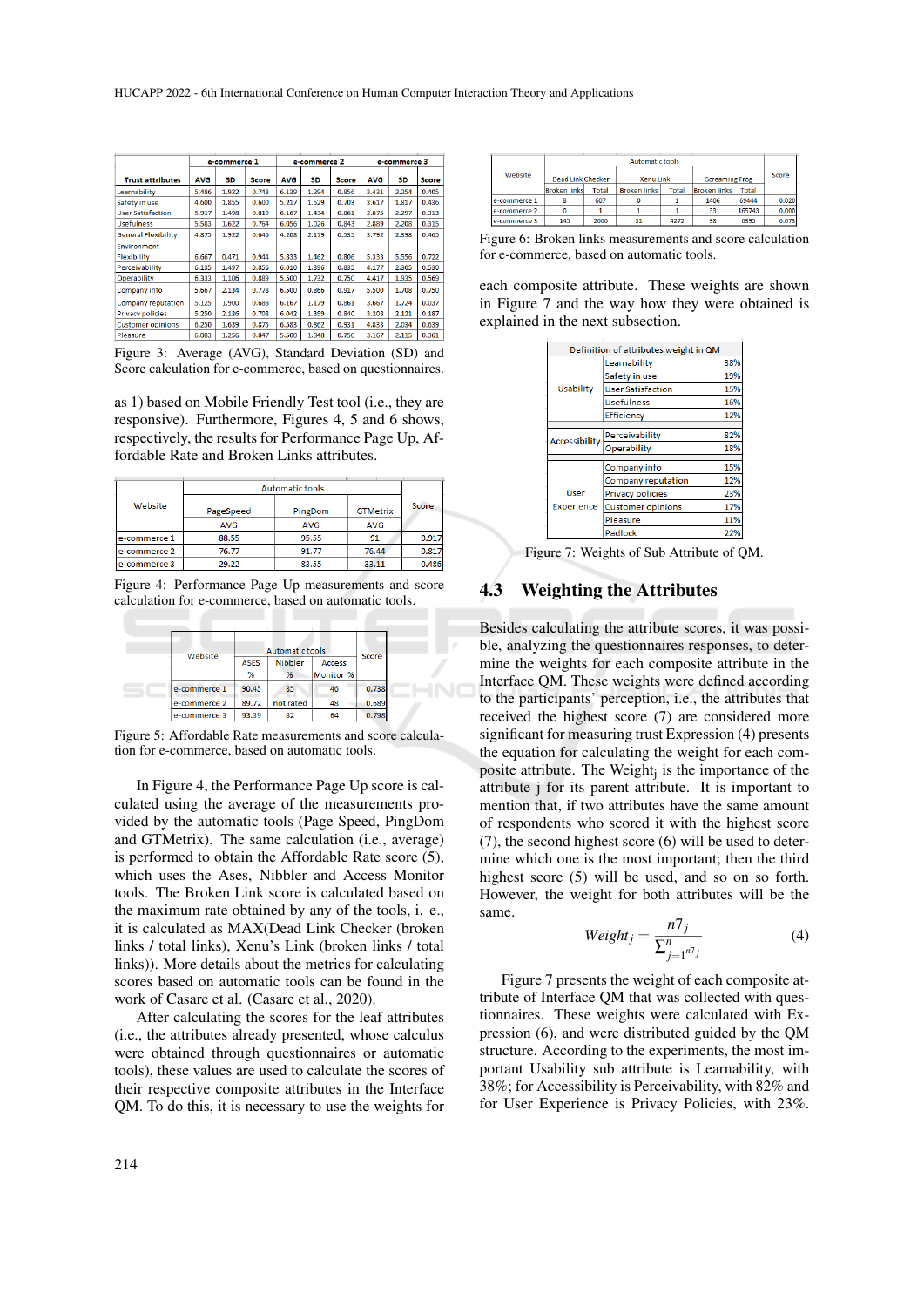These weights must be considered to complete the Interface QM.

### 4.4 Calculating the Trustworthiness Scores for the e-Commerce Websites

In this subsection we present the process to calculate the scores for composite attributes. For sake of simplicity, we explain, as example, the calculation of some attributes of the third level of the Interface QM (e.g.Efficiency), one attribute of the second level (Usability) and the first level, i.e., the root attribute in the QM (Interface Trustworthiness). The remaining composite attributes, which are not explained here, follow the same calculation process.

The Efficiency attribute is a composition of Responsive Rate, Environment Flexibility, General Flexibility and Performance Page Up. Environment Flexibility and General Flexibility attributes were evaluated through the questionnaires. Their weights were defined based on the Expression (6) and got a rate of 11% and 15% respectively. To reach the full rate (100%), it was assigned, respectively, a weight of 37% for Responsive Rate and Performance Page Up attributes. Therefore, as an example, the calculation of Efficiency score is:

ScoreEfficiency = (ResponsiveRate  $* W + Envi$ ronmentFlexibility  $* W + GeneralF$ lexibility  $* W +$ PerformancePageUp  $*$  W), i.e., ScoreEfficiency = (1)  $*$  0.37 + 0.944  $*$  0.11 + 0.646  $*$  0.15 + 0.917  $*$  0.37)  $= 0.910.$ 

Following the Interface QM, the next attribute to be calculated is Usability, which is composed by Learnability, Satisfaction, Safety in use, Efficiency and Usefulness attributes. The same reasoning applies to Accessibility and User Experience attributes. Finally, the Interface Trustworthiness score, which is composed by Usability, Accessibility and User Experience is calculated. Figure 8 presents the Usability, Accessibility, User Experience and Interface Trustworthiness scores of the Interface QM.

|                     | e-commerce 1 | e-commerce 2 | e-commerce 3 |
|---------------------|--------------|--------------|--------------|
| ScoreEfficiency     | 0.910        | 0.841        | 0.959        |
| ScoreUsability      | 0.753        | 0.824        | 0.449        |
| ScorePerceivability | 0.878        | 0.836        | 0.542        |
| ScoreOperability    | 0.890        | 0.881        | 0.790        |
| ScoreAccessibility  | 0.880        | 0.844        | 0.587        |
| ScoreUserExperience | 0.824        | 0.895        | 0.528        |
| ScoreInterfaceTrust | 0.819        | 0.852        | 0.521        |
|                     |              |              |              |

Figure 8: Trustworthiness score calculation for e-commerce websites.

Analyzing the scores obtained in the pilot test we have some evidence that e-commerce 2 had the

best Interface Trustworthiness score (0.852), followed by e-commerce 1 (0.819) and e-commerce 3 (0.521), which presents the worst trustworthiness. The worst score is the e-commerce 3 Usability attribute (0.449). The e-commerce 2 User Experience score is the best one. The e-commerce 2 also presents the best usability among the three websites and e-commerce 1 is the most accessible of them.

Although these results may provide some evidence, they are not conclusive results, since the test was carried out with few users and aimed to improve the process. However, the pilot test reached the expected goals once we are able to identify problems in some steps of the methodology and fix them before the test with a wider number of users.

Firstly, the participants reported that knowing the post-test questionnaire before starting the pilot test helped them to have more attention to some details of the interface and the task that had to be performed during the test on the website. Aware of this, we have improved our test guideline to suggest that the participant read the post-test questionnaire before interacting with the website.

Some participants reported that the option "not applicable" was missing in some questions, such as ones related to website failures. If there is no failure, how should it be scored? The questionnaire was analyzed and this option was added in the questions about Fault Handling and Broken Links, plus an observation in the instruction to select the option "4" (neutral score) in case of doubt in choosing the answer.

During the results calculation step, the lack of information about "Start and end time" of the test in each analyzed website was detected. In addition to being interesting to measure the test effort, it is necessary to calculate the failure rate, which is one of the attributes in the model and it was completely forgotten. The information now is being required in the questionnaire and we added an alert in the guideline to highlight the importance of this information.

At the beginning we were in doubt about the usefulness of performing the whole evaluation process, as the results with few people would not be reliable enough for any strong conclusion. Fortunately, we persisted in completing the Quality Model with all collected metrics and calculated the results (all the scores). In doing so, we realized that the weights of the metrics collected by the automatic tools were overvalued. This was happening because the value to complete the total percentage (100%), taking into account the other attributes of the same group, was being attributed to this weight automatically. To solve the problem, a question was added for each automatic tool about the importance perceived by the participant